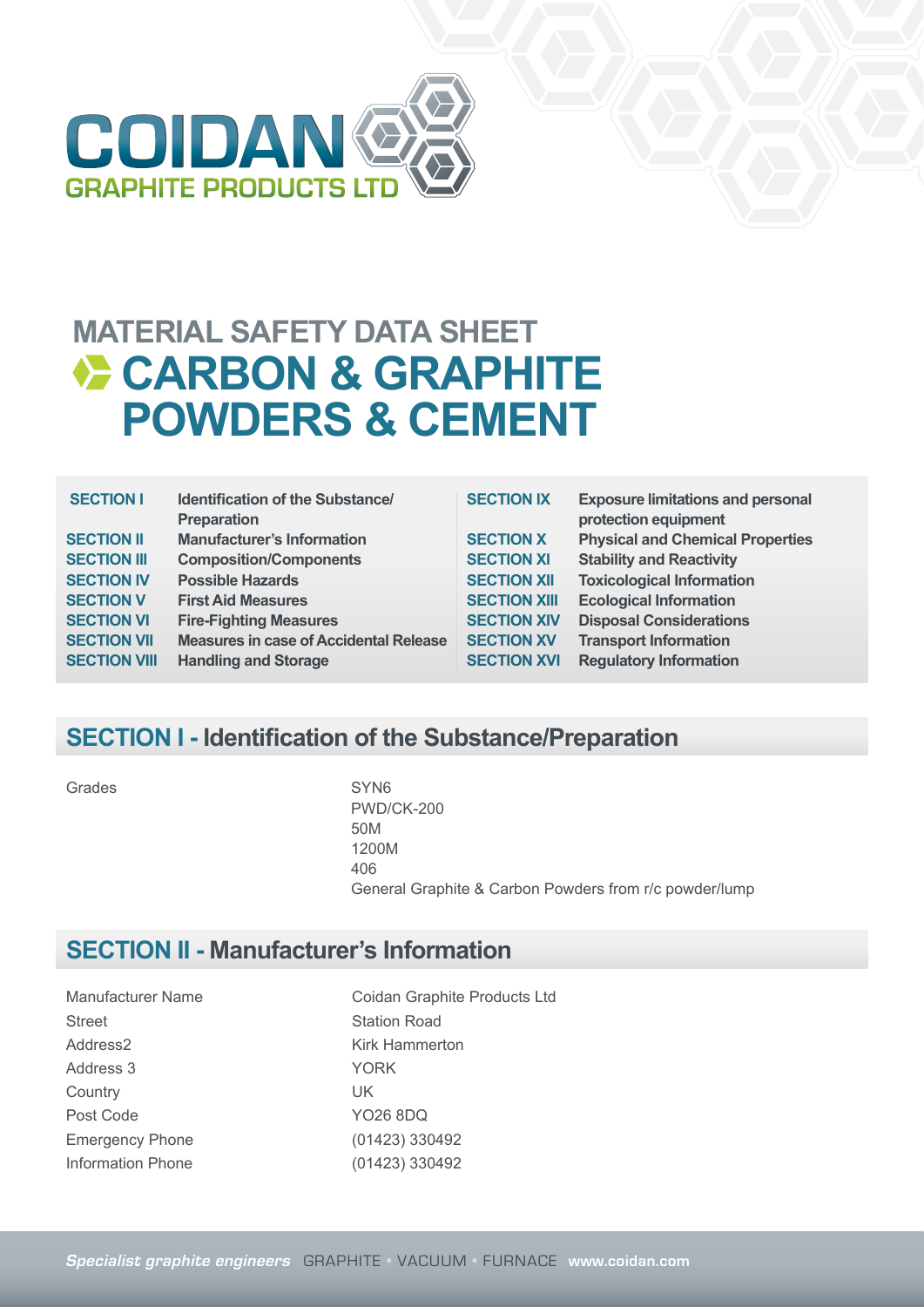### **SECTION III - Composition/Components**

Chemical Characterisation: PRODUCT/MATERIAL BASED ON CARBON AND/OR GRAPHITE Hazardous Ingredients: NO INGREDIENT IS CLASSIFIED HAZARDOUS ACC. TO 57/548/ECC Additional Information: NONE

### **SECTION IV - Possible Hazards**

Information on particular hazards to human and environment NONE

### **SECTION V - First Aid Measures**

| General Information:                 | <b>NONE</b>                                                                              |
|--------------------------------------|------------------------------------------------------------------------------------------|
| After Inhalation:                    | AFTER INHALATION OF SIGNIFICANT QUANTITIES OF DUST, TAKE<br>AFFECTED PERSON TO FRESH AIR |
| After Skin Contact:                  | <b>NONE</b>                                                                              |
| After Eye Contact:                   | RINSE WITH PLENTY OF WATER                                                               |
| After Ingestion:                     | DRINK WATER                                                                              |
| Particular Advice for the Physician: | <b>NONE</b>                                                                              |

### **SECTION VI - Fire-Fighting Measures**

| Suitable Extinguishing Media:                           | FOAM, SAND, CARBON DIOXIDE, DRY POWDER, WATER DRIZZLE,<br><b>WATER MIST</b> |
|---------------------------------------------------------|-----------------------------------------------------------------------------|
| Unsuitable Extinguishing Media<br>(for safety reasons): | DIRECT WATER SPRAY, HALONES                                                 |
| Particular risk arising from the                        | DUST MAY GLOW IN OXYGEN CONTAINING ATMOSPHERE                               |
| substance/preparation itself, its                       | ABOVE 350°C. DURING GLOWING, AND IN CASE OF FIRE,                           |
| combustion products or from                             | CO/CO2 IS GENERATED RESULTING IN THE POSSIBLE RELEASE                       |
| formed Gases:                                           | <b>OF SO2/SO3</b>                                                           |
| Special Protection Equipment needed                     | NONE. IN CASE OF INSUFFICIENT VENTILATION, USE RESPIRATION                  |
| for fire-fighting:                                      | EQUIPMENT TO PREVENT THE INHALATION OF CO/CO <sup>2</sup>                   |

### **SECTION VII - Measures in case of Accidental Release**

| Personal Precautions:             | IF NEEDED, PROTECTION MASK (DUST OR HALF MASK P1) -<br>NOTE FFP2(S) MASK IS SUITABLE |
|-----------------------------------|--------------------------------------------------------------------------------------|
| <b>Environmental Precautions:</b> | <b>NONE</b>                                                                          |
| Methods for Cleaning/Taking up    | REMOVE MECHANICALLY                                                                  |
| Additional Information:           | <b>NONE</b>                                                                          |
|                                   |                                                                                      |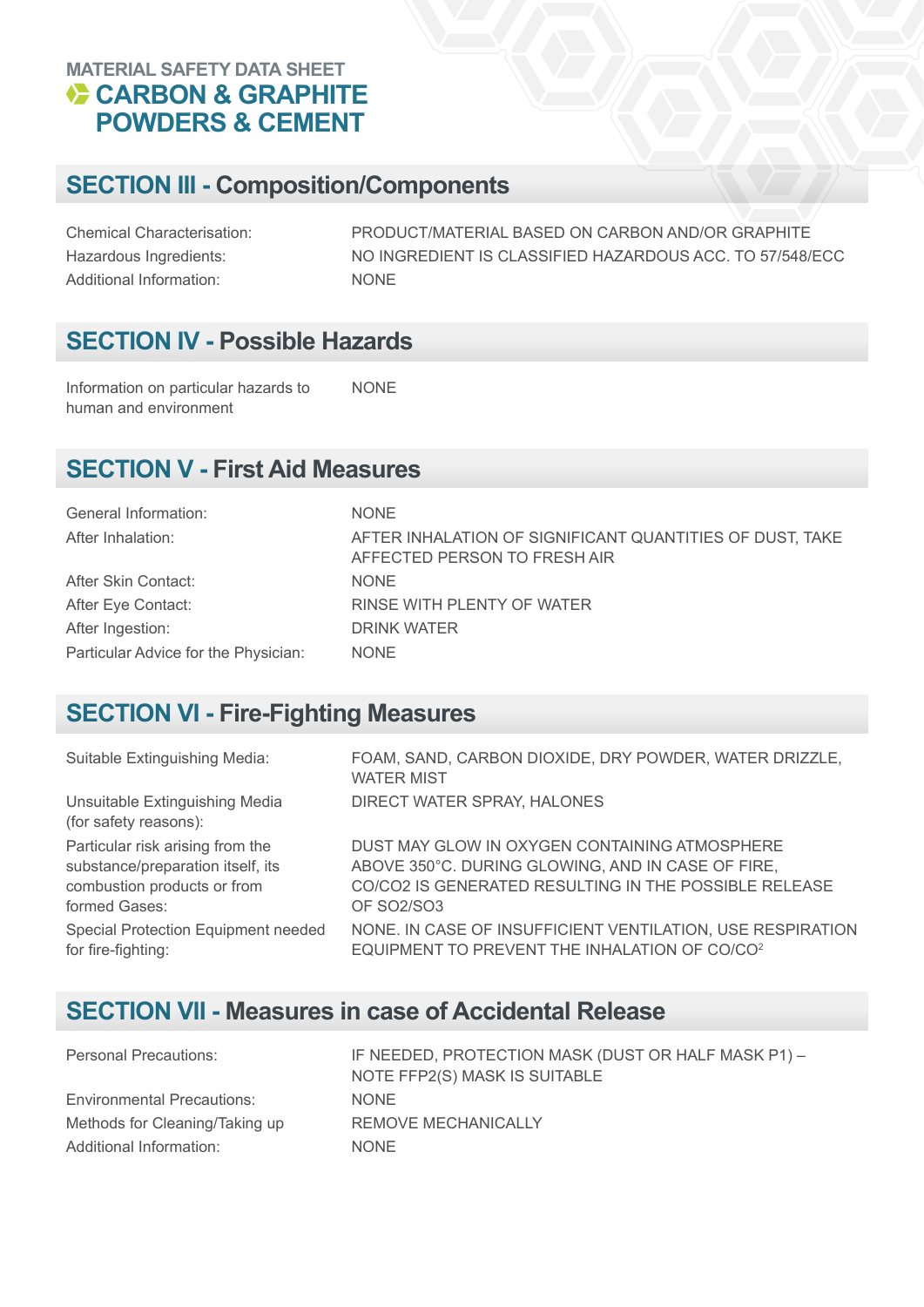## **SECTION VIII - Handling and Storage**

#### **Handling:**

| Advice on safe handling:                            | <b>NONE</b>           |
|-----------------------------------------------------|-----------------------|
| Advice on protection against fire<br>and explosion: | NONE IF PROPERLY USED |
| Storage:                                            |                       |
| Requirements on Storage and Tanks:                  | <b>NONE</b>           |
| Advice on storage assembly:                         | <b>NONE</b>           |
| Additional information on storage<br>conditions:    | <b>NONE</b>           |

## **SECTION IX - Exposure limitations and personal protection equipment**

| Measures for limitation and monitoring<br>of exposure:         | IF DUST FORMS, ENSURE GOOD VENTILATION IN THE WORK AREA |
|----------------------------------------------------------------|---------------------------------------------------------|
| Additional advice on the design of<br>technical equipment:     | <b>NONE</b>                                             |
| Ingredients with occupational exposure limits to be monitored: |                                                         |
| CAS No.                                                        | 007782-42-5                                             |
| Name of Substance                                              | CARBON OR GRAPHITE (FINE DUST)                          |
| <b>Type</b>                                                    | <b>MAK</b>                                              |
| Value                                                          | 6                                                       |
| Unit                                                           | MG/M <sup>3</sup>                                       |
| <b>Additional Advice</b>                                       | <b>NONE</b>                                             |
| <b>Personal Protective Equipment:</b>                          |                                                         |
| General protective and hygiene<br>measures:                    | <b>NONE</b>                                             |
| <b>Respiratory Protection:</b>                                 | P1 MASK, IF DUST IS FORMED                              |
| Hand protection:                                               | <b>NONE</b>                                             |
| Eye Protection:                                                | SAFETY GLASSES IF DUST IS FORMED                        |
| <b>Body Protection:</b>                                        | <b>NONE</b>                                             |
|                                                                |                                                         |

## **SECTION X - Physical and Chemical Properties**

| Form:                    | <b>POWDER</b>         |
|--------------------------|-----------------------|
| Colour:                  | <b>GREY/BLACK</b>     |
| Odour:                   | <b>NONE</b>           |
| Data relevant to safety: |                       |
| Softening point          | <b>NOT APPLICABLE</b> |
| Boiling point/range      | <b>NOT APPLICABLE</b> |
| Ignition temperature:    | <b>NOT APPLICABLE</b> |
| Self ignitability:       | NONE $(**)$           |
| Inflammable properties   | <b>NONE</b>           |
| Explosive risk:          | NONE $(**)$           |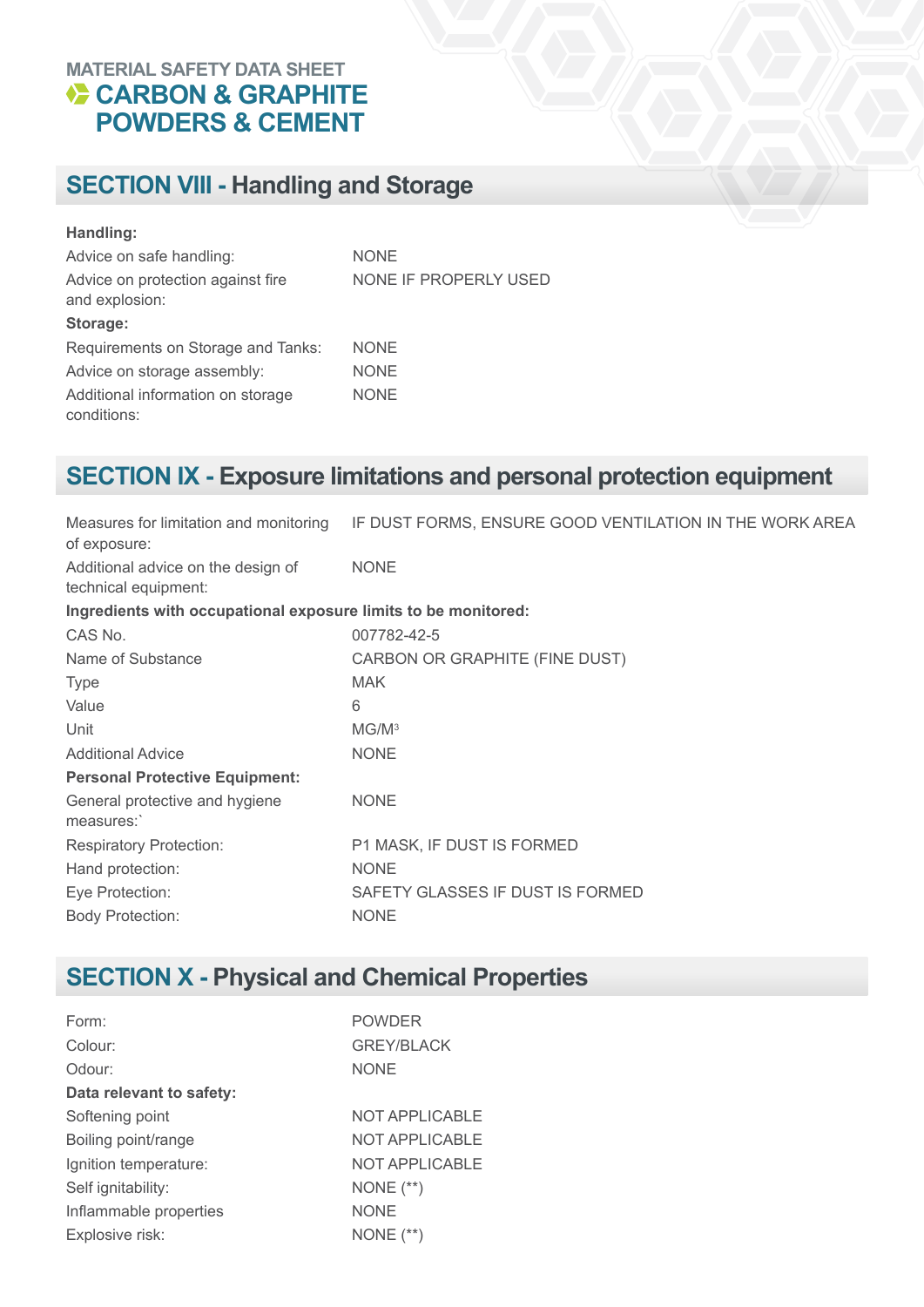| Explosion limits: upper      | NOT APPLICABLE                     |
|------------------------------|------------------------------------|
| Explosion limits: lower      | <b>NOT APPLICABLE</b>              |
| Vapour pressure: at 20°C     | <b>NOT APPLICABLE</b>              |
| Density: at 20°C             | APPROX. 1,4-2, 1 G/CM <sup>3</sup> |
| Solubility: in water at 20°C | <b>NONE</b>                        |
| PH-Value:                    | <b>NOT APPLICABLE</b>              |
| Partition coefficient:       |                                    |
| n-octanol/water              | NOT APPLICABLE                     |
| Viscosity:                   | NOT APPLICABLE                     |
| Additional information:      | <b>NONE</b>                        |
| Remarks:                     | (**) IF PROPERLY USED AND STORED   |
|                              |                                    |

### **SECTION XI - Stability and Reactivity**

Conditions to be avoided: NONE Contact with substances to be avoided: NONE Hazardous decomposition: NONE IF USED IN ACCORDANCE WITH DESCRIPTION Additional Information: NONE

### **SECTION XII - Toxicological Information**

No toxic effects are known due to product handling

### **SECTION XIII - Ecological Information**

No harmful ecological effects are known from handling the product

### **SECTION XIV - Disposal Considerations**

| <b>Product/Preparation:</b>    | DISPOSE IN ACCORDANCE WITH LOCAL AUTHORITY/STATE<br>REGULATIONS |
|--------------------------------|-----------------------------------------------------------------|
|                                | DISPOSE AS HOUSEHOLD WASTE                                      |
| Waste Code (D)                 | NO. 31432                                                       |
| Contaminated packing material: | DISPOSE IN ACCORDANCE WITH LOCAL AUTHORITY REGULATIONS          |

### **SECTION XV - Transport Information**

Classified Non-hazardous material according to transport regulations